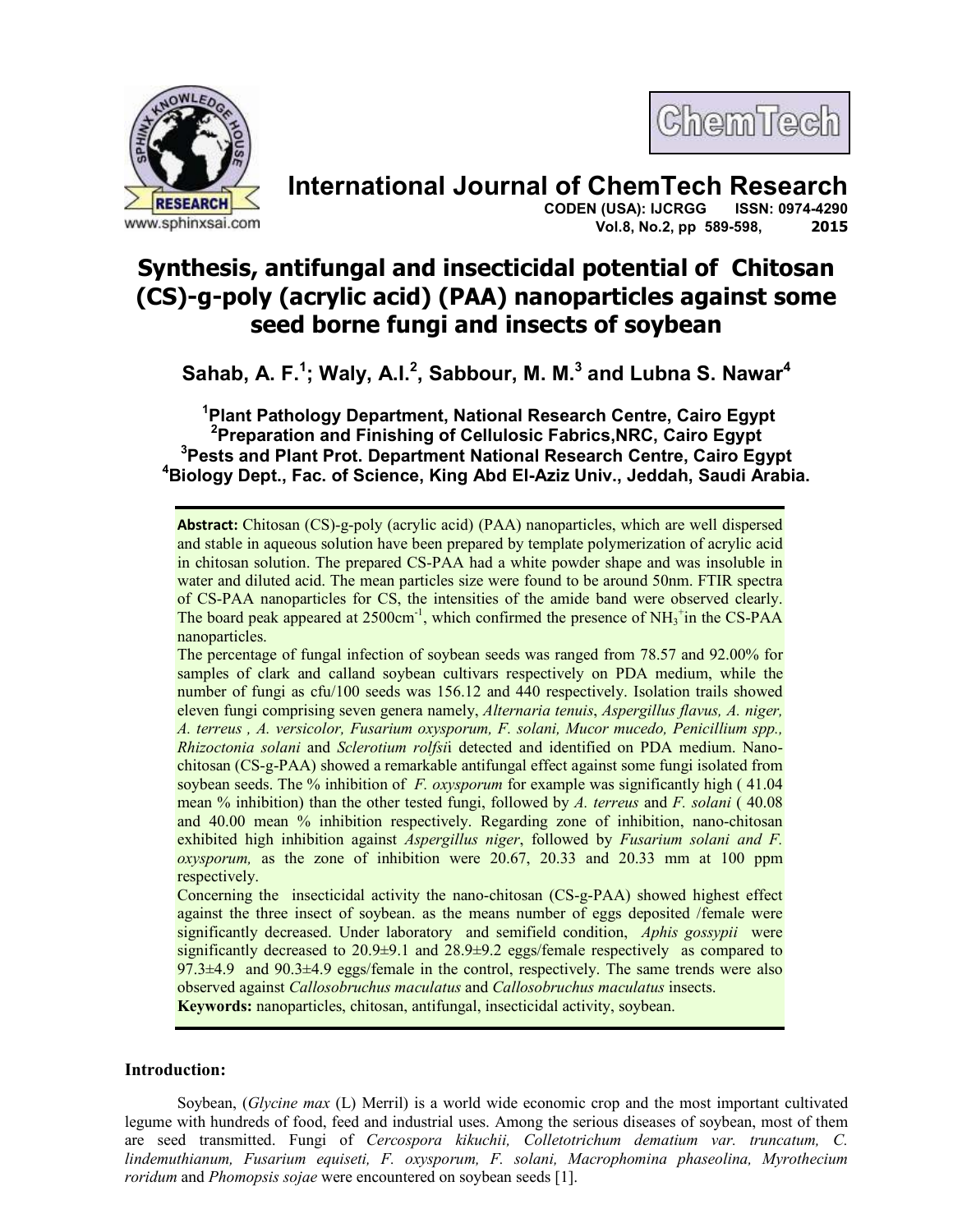Plant pathogens induce decay on a large number of agricultural crops during the growing season and postharvest. Even though effective and efficient control of seed borne fungi of seeds can be achieved by the use of synthetic chemical fungicides, the same cannot be applied to grains for reasons of pesticide toxicity [2]. Hence, there is growing emphasis on environmentally friendly technologies in pest control, and evaluation of various alternatives to reduce dependency on harmful synthetic pesticides [3]. Consequently, several nonchemical treatments have been proposed for pest control.

 Nanoparticles synthesis is currently intensively researched due to its wide variety of potential applications. As an alternative to chemical manufactured pesticides, use of nanoparticles as an antimicrobial agents has become more common as technological advances have made their production more economical [4]. Numerous studies on the antimicrobial activity of chitosan and its derivatives against most economic plant pathogens have been investigated [5,6, 7, 8]. Therefore, these compounds are considered as useful pesticides in the control of plant diseases.

 Another important attribute of this natural compound is associated with its fungistatic or fungicidal properties against pathogens of postharvest fungi such as, *Alternaria alternata Colletotrichum gloeosporioides*, *F. oxysporum, Rhizopus stolonifer* and *Penicillium* spp. was inhibited on nutrient media amended with various concentrations of chitosan [9, 10, 11, 12].

 The cotton aphid (*Aphis gossypii*) is a major pest of soybeans [13] which transmit the bean yellow mosaic virus on soybeans. Pests that attack soybean seeds during storage at the warehouse consists of several species including *Callosobruchus chinensis* and *C. maculatus*. This warehouse pests known as the beetle bruchus caused a lot of damage to stored products [14].

 Chitosan has been found to show strong insecticidal activity in some plant pests [15]. They found that a chitin derivative (N-(2-chloro-6-fluorobenzyl-chitosan) caused 100% mortality of larvae of the cotton leafworm (*Spodoptera littoralis*) . While, chitosan treatments have been found to effective against herbivorous insect pests, it has actually been used successfully as an ingredient in the artificial diet fed to carnivorous insects being reared for use in the biological control of chitinous pests [16]. This finding suggests that chitin-based products could potentially be less harmful to non-target insects than conventional insecticides.

 In the present work a study of preparation of the nano-chitosan formulation prepared via the application of the predominant radical graft polymerization of acrylic acid onto chitosan was investigated. The study also undertaken to detect the seed-borne fungi associated with soybean seeds and to evaluate the antifungal and insecticidal activity of nano-chitosan formulation against some selected soybean seed borne fungi and against *Callosobruchus maculatus*, *C. chinensis* and *Aphis gossypii* of soybean insects.

#### **2 Material and Methods:**

**2.1. Materials.** The raw materials used for ion exchange preparation are:

 \* The chitosan (CS) used in this study was purchased from HAS HMRZEL laboratories LTD (Netherlands)

 \* The acrylic acid was purchased from Sd.Finc.Chem. Limited (Laboratory grade for synthesis) and was freshly distilled under reduced pressure to eliminate any inhibitors.

 \* Both initiators (ammonium persulfate and sodium bisulfite) and other chemicals were of analytical reagent and used as received.

#### **2.2. Experimental Procedure:**

The graft copolymerization reaction was performed in a 250ml quick fit conical flask immersed into a thermostatic water bath preset at the operating temperature (30-60˚C). In a typical experement, a required amount of chitosan (2-20g/L) was dissolved in 50 ml acrylic acid solution of pre-determined concentration (10- 50g/L) under shaking. A clear solution was obtained and after adjustment of temp. , the desired amount of initiators (redox system) was added to the solution (ammonium persulfate followed by sodium bisulfate). The reaction mixture was allowed to react under regular shaking (120 rpm) and during the polymerization an opalescent begins to appear. After the desired reaction time (5-90min), few drops of 250 ppm hydroquinone (in methanol) were immediately added to the reaction product ,while cooling in an ice bath for ceasing the polymerization reaction. Next, a 50 ml of ethanol was added to induce precipitation. The suspension was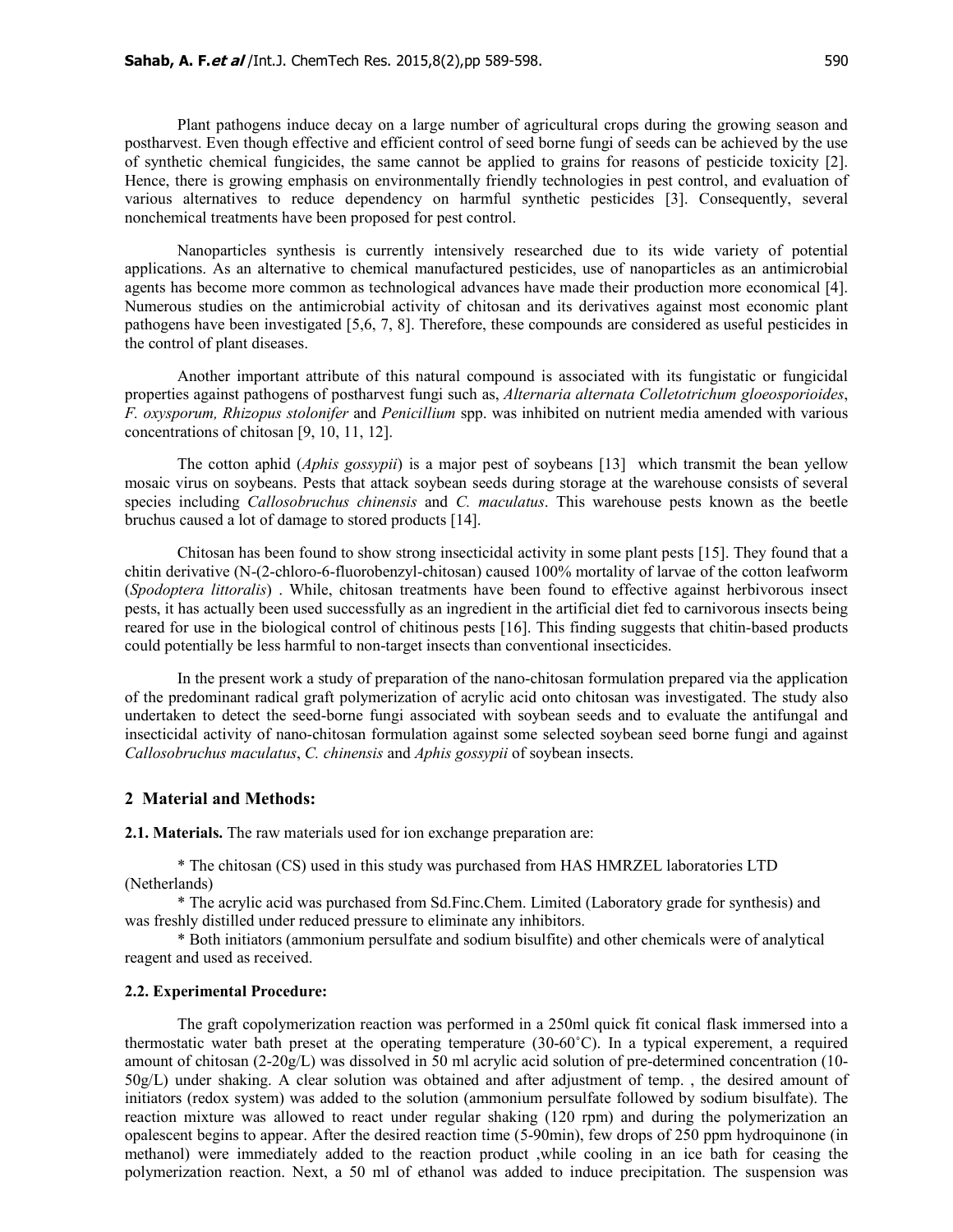centrifuged and the supernatant was discarded. The grafted product was washed and then oven dried at 80˚C at a constant weight. Finally , the copolymer Chit-g-PAA was immersed into a dimethyl formamide (DMF) solution under magnetic stirring over night to remove any traces of the homopolymer. The final copolymer was centrifuged and dried to constant weight [17]. The size of the solution of CS-PAA were determine by using a Malvern Zetasizer Nano ZS (Malvern Instruments Ltd., UK).

#### **2.3. Test fungi:**

 Seeds of soybean were collected from environmental farm of National Research Centre of Egypt . One hundred seeds were surface disinfected by soaking in 2% sodium hypochlorite for 3 min. followed by 70% ethanol for 2 min. and then thoroughly washed in sterile water. Drain excess water, dried between two layer of sterilized filter papers. The seeds were platted on potato dextrose agar ( PDA) medium at rate of 4 seeds/dish [18]. The plates were incubated at 27±2˚C for 7 days. Fungi growing from the seeds were isolated, purified and identified according to [19, 20, 21].

#### **3- Assessment of antifungal assay:**

**3.1: Mycelium growth inhibition:** *in-vitro* assay was performed on growth medium treated with different concentrations (0.0, 1000, 2000, 4000and 8000 ppm) of chitosan grafted acrylic acid (CS-g-PAA) against some soybean seed borne fungi. The agar plates were inoculated by a 5mm disc of 7 day- old phytopathogenic fungi and then incubated at 27˚C until it fully grow of control plates. Radial inhibition was calculated when growth of mycelia in the control plate reached the edge of the petri-dish. The toxicity of the nanoformulation (CS-g-PAA) to growth of fungi in term of percentage inhibition of mycelial growth was calculated by using the formula:

% inhibition =dc- dt/dc  $x100$  according to [22]

Where dc= av. increase in mycelial growth in control, dt= av. increase in mycelial growth in treatment.

**3.2: Agar well diffusion method:** nanochitosan formulation( CS-g-PAA) of different concentrations were screened for antifungal activity by agar well diffusion method with sterile cork borer of size 6.0 mm according to [23], 72 hours old cultures grown on PDA medium were used for inoculation of fungal species on PDA plates. An aliquot (0.2ml) of inoculums was introduced to molten PDA and poured in to a petri-dish. After solidification, the appropriate wells were made on agar plate and 500 µl of nanochitosan formulation solution, homogenized using an ultrasonic cleaner, filled in deep blocks. Incubation period of 4-5 days at  $27 \pm 2^{\circ}$ C was maintained for observation of antifungal activity by measuring zone of inhibition of fungal growth surrounding the well. The zone of inhibition was measured in mm and the experiment was carried out in triplicates. Synthetic fungicide (8 hydroxy quinolin,  $100\mu\text{g/ml}$ ) was used as control.

#### **4.Insecticidal activity:**

A susceptible strain of the three target insect pests, *Callosobruchus maculatus* (F.)*, C. chinensis* (L.) and *Aphis gossypii* (Glover) were used for bioassay. *C. maculatus* and *C. chinensis* were reared on soybean at 28±2°C , 60±5% R.H. and a 16 h light photoperiod under laboratory conditions, while, *A. gossypii* reared on castor leaves [24]. These strains were reared for many years in a laboratory of Pests and Plant Protection, National Research Center without exposure to any pesticides. In a standardised screening toxicity test, thirdinstar larvae of target pests were selected from the laboratory colony.

 One ml of nanochitosan formulation (CS-g-PAA) incorporated with 12.5 part of an artificial diet according to [25], the untreated diet was used to serve as controls. Treated diet was divided and placed in Petri dishes. Three replicates were used for each particular treatment and ten larvae were introduced onto each replicate. The experiments were kept in a growth chamber, at  $25 \pm 2^{\circ}C$ ,  $70 \pm 5\%$  RH and a 16 h light photoperiod. After 7 days of continuous feeding, larval mortality was scored; if no movement was observed, larvae were considered as dead. Larval growth inhibition was assayed relative to the control based on larval weight gain through 7 days of feeding. The growth inhibition was calculated from the following equation:

Growth inhibition  $(\%) = (CL - TL) \times 100$  where:

- CL larval weight gained in the control
- TL larval weight gained in the treatment

The percentage of feeding inhibition was determined after 7 days by the formula of [26]: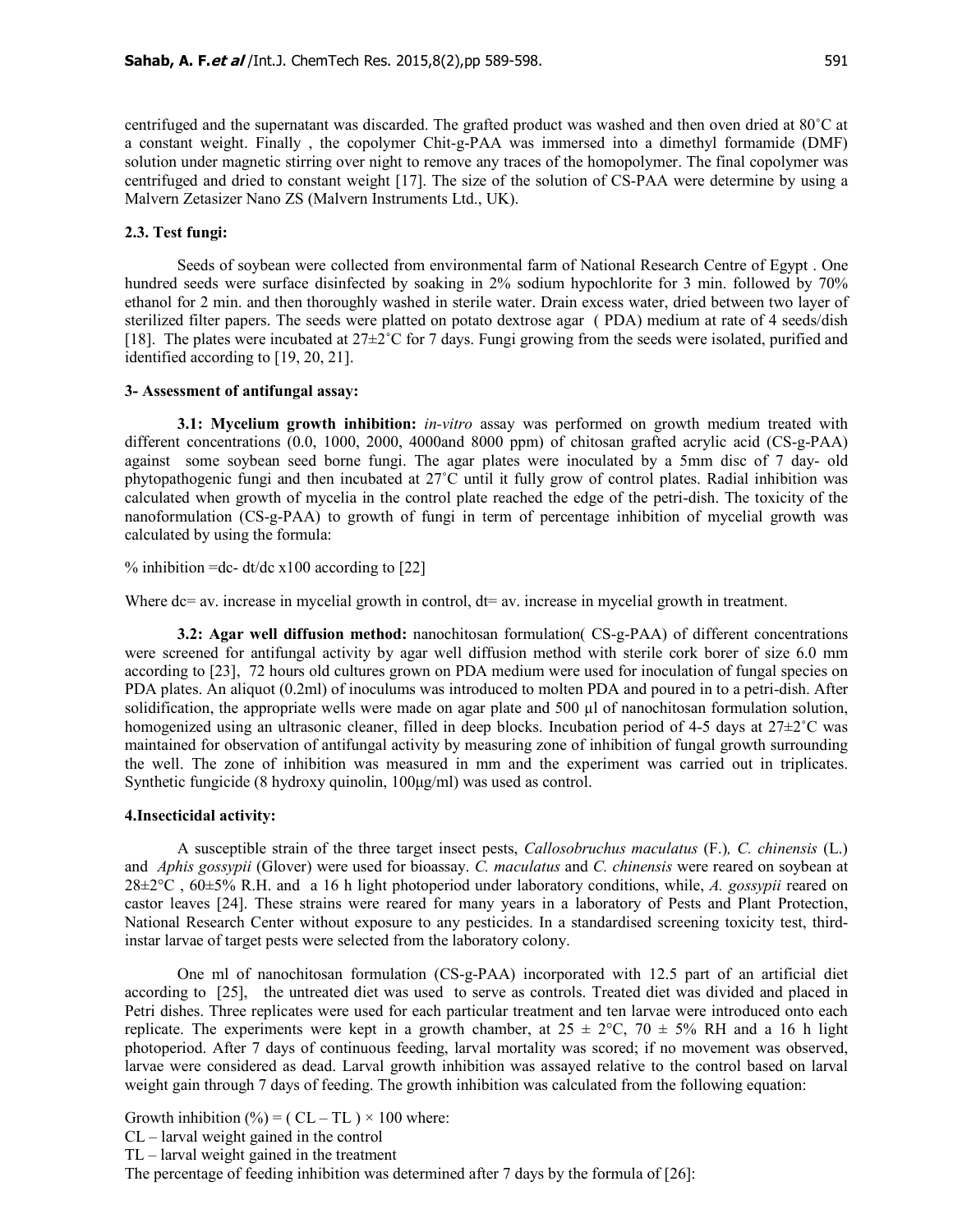Antifeedant (%) =  $(C - T) \times 100$  where:  $C$  = weight of diet consumed in untreated control. T = weight of diet consumed

#### **4. Statistical Analysis:**

Data obtained was statistical analysed using Duncan's multiple range test according to [27].

#### **3. Results and Discussions**

#### **3.1. Characteristic of Chitosan-Polyacrylic Acid Nanoparticles:**

The preparation of CS-PAA nanoparticles was based on an electrostatic induced interaction between the positively charged CS and negatively charged PAA (Fig. 1). The prepared CS-PAA had a white powder shape and was insoluble in water and diluted acid. The surfaces of the CS-PAA nanoparticles had positive charges, as the amount of CS was absorbed onto the surface.



Preparation mechanism of CS-PAA nanoparticles

The obtained CS-PAA nanoparticles were tested for their size which shows the particle size and particles size distribution, since the mean particles size were found to be around 50nm. FTIR spectra of CS-PAA nanoparticles are shown in Figs.  $(2, 3)$ , for CS the intensities of the amide band were observed clearly. The basic characteristics of CS at 3469.31 cm<sup>-1</sup> (OH stretching and N-H stretching) was observed. However the two characteristic peaks of CS decreased dramatically and a new absorption band at 1649 cm<sup>-1</sup> which could be assigned to the absorption peak of the carboxylic peak of PAA was observed. The board peak appeared at  $2500 \text{cm}^{-1}$ , which confirmed the presence of NH<sub>3</sub><sup>+</sup>in the CS-PAA nanoparticles. In addition the absorption peak at 1640 and 1420 cm<sup>-1</sup>were assigned to asymmetric and symmetric stretching vibration of COO anions groups and NH<sub>3</sub><sup>+</sup>cations groups respectively, indicate ionic interaction between PAA and CS associated with the formation of nanoparticles. These results indicate that the COOH groups of PAA were dissociated into COOgroups, which complexes with protonated to form the polyelectrolyte complex during mixing procedure. The experimental results are presented , discussed and compared with pertinent results and information available in the literature [17].



**Fig.(2): Size distribution by intensity of CS-PAA nanoparticles using a Malvern Zetasizer Nano ZS (Malvern Instruments Ltd., UK).**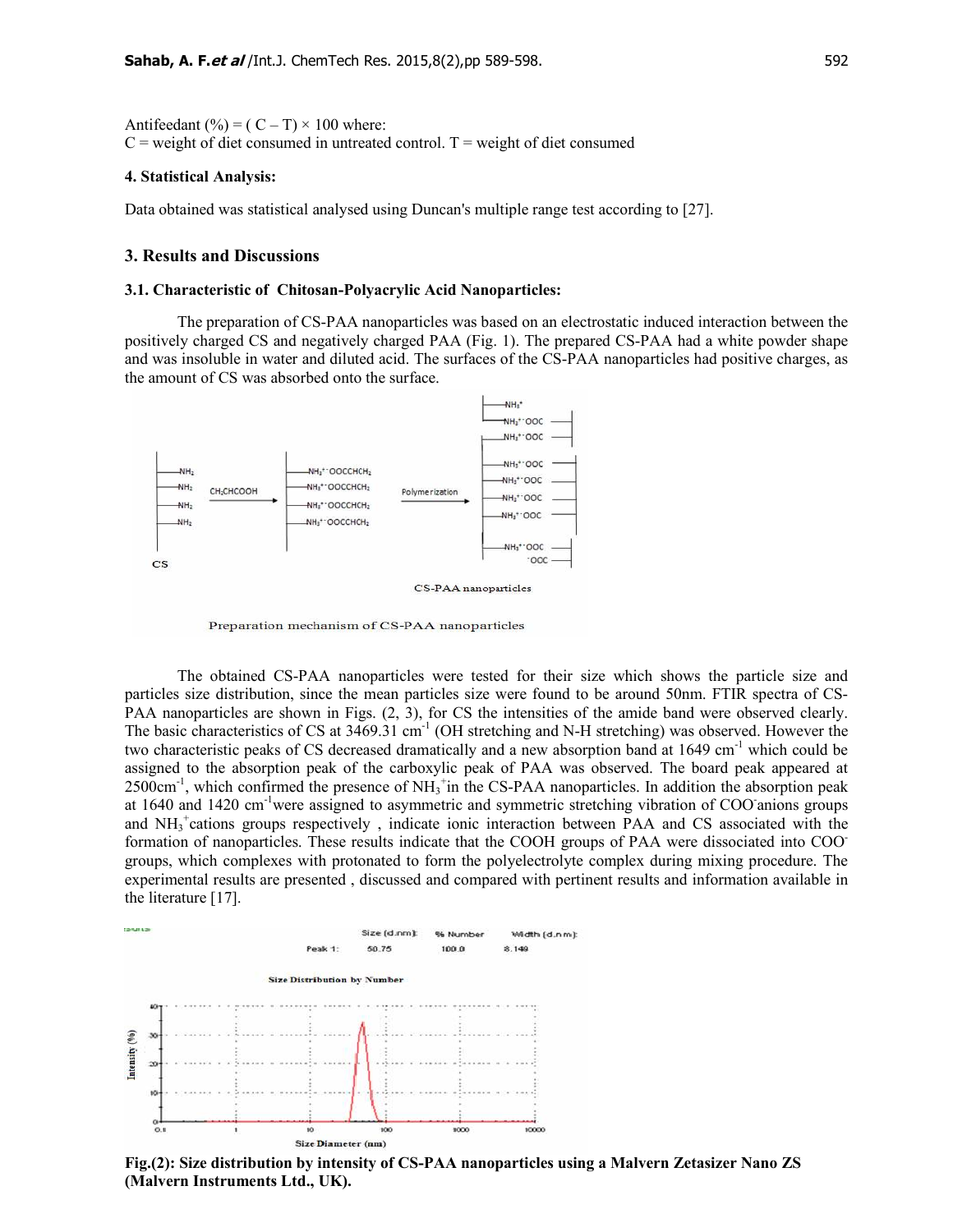

#### **Fig.(3): FTIR of CS-PAA Nanoparticles Solution**

#### **3.2. Seed borne fungi of soybean cultivars:**

 Data presented in Table (1) showed that the percentage of soybean contamination ranged from 78.57 and 92.00% for samples of the two soybean cultivars on PDA medium. These findings are similar to those reported previously by [28, 29] who reported 65% field incidence of pod and stem blight diseases in USA.

 It is clear also from Table (1) that the number of fungi as cfu/100 seeds was 156.12 and 440 for clark and calland cvs respectively. Moreover, seeds of clark cv. detected low fungal densities than the other cultivar.

#### **3.3. Prevalence of seed borne fungi of soybean**

Altogether eleven fungi comprising seven genera namely, *Alternaria tenuis*, *Aspergillus flavus, A. niger, A. terreus , A. versicolor, Fusarium oxysporum, F. solani, Mucor mucedo, Penicillium spp., Rhizoctonia solani* and *Sclerotium rolfsi*i were detected and identified on PDA medium (Table,1). These fungi were reported as seed borne in soybean by a number of other workers [, 1, 30, 31, 32]. Depending upon their frequent occurrence the genera and species were grouped as major component include: *Alternaria tenuis* (15.47%), *Fusarium solani* (28.57%), *Rhizoctonia solani* (11.90%) and *S. rolfsii* (11.90%) on the seeds of clark cultivar, while, the most frequent isolated fungi on calland cultivar were *Aspergillus flavus* (36.36%) and *A. terreus*  $(25.45\%)$ .

| Table (1): Percentage of fungal infection, total fungal count and frequency occurrence (%) of fungi |
|-----------------------------------------------------------------------------------------------------|
| associated with clark and calland soybean cultivars collected from environmental farm of National   |
| Research Centre of Egypt on PDA medium.                                                             |

| <b>Fungal genera</b>      | Soy bean cultivar        |         |  |
|---------------------------|--------------------------|---------|--|
|                           | <b>Clark</b>             | Calland |  |
| Alternaria tenuis         | 15.47                    | 3.64    |  |
| Aspergillus flavus        | 2.38                     | 36.36   |  |
| Aspergillus niger         | 4.76                     | 3.64    |  |
| Aspergillus sydowi        | $\overline{\phantom{a}}$ | 3.64    |  |
| Aspergillus terreus       | 2.38                     | 25.45   |  |
| <b>Fusarium oxysporum</b> | 4.76                     |         |  |
| <b>Fusarium solani</b>    | 28.57                    | 5.45    |  |
| Mucor mucedo              | 9.52                     | 5.45    |  |
| Penicillium spp.          | 7.14                     | 3.64    |  |
| Rhizoctonia solani        | 11.90                    | 7.27    |  |
| Sclerotium rolfsii        | 11.90                    | 7.27    |  |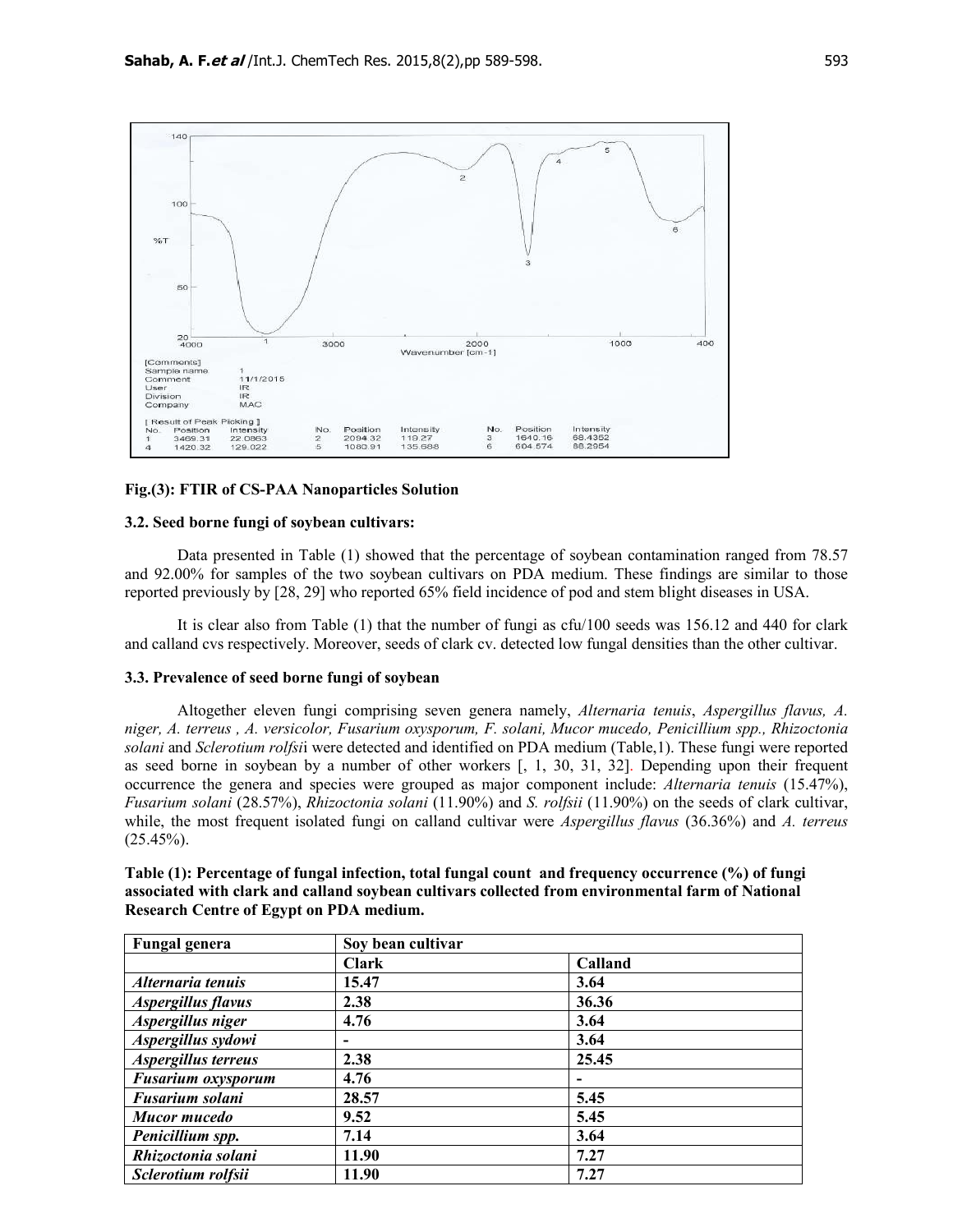| % infection                  | 57%<br>70<br>'0.51 | 92% |
|------------------------------|--------------------|-----|
| (CFU/100seeds)<br><b>TFC</b> | 156.12             | 440 |

**\*Tests were rune in quadruplicate** 

**\* Counts represent the number of fungi /100 seeds incubated at 28±2ºC for 7 days on PDA medium.** 

#### **3.4. Effect of nano-chitosan (CS-g-PAA) formulation on fungal growth:**

#### **a. Fungal linear growth:**

 Table (2) represented the effect of chitosan **(CS-g-PAA)** formulation on the colony growth (mm) against some phytopathogenic fungi. A positive correlation was reported between the concentrations and colony growth, with the increasing of nano-chitosan concentration a significant increase was found for all fungi. The sensitivity of different fungal species to chitosan formulation was varied. For example, the % inhibition of *F. oxysporum* was significantly high (41.04 mean % inhibition) than the other tested fungi, followed by *A. terreus* and *F. solani* without significant difference (40.08 and 40.00 mean % inhibition respectively). Data also showed that the percentage of mycelium growth inhibition at higher concentration of 8000 ppm was varied from 36.67 % on *S. rolfsii* to 75.42% on *Aspergillus flavus*.

Nano chitosan also proved to be effective and gave the most promising antifungal activity at lower concentration of 1000 ppm against *F. solani* responsible for 41.48% inhibition followed by *F. oxysporum* (30.37% inhibition) with significant difference. Moreover, nano-chitosan was quite effective against *S. rolfsii* (11.63 mean % inhibition). According to [12] the degree of fungicidal activity has direct relationship with concentration of chitosan. In earlier reports workers found chitosan derivatives to have inhibitory effects on several plant pathogenic fungi . [33] reported that addition of chitosan to agar medium led to sever inhibition of *F. oxysporum*. Findings of the present study indicate that there are variation in tolerance to chitosan between different fungi. The same variation in tolerance was reported by [5, 6, 7, 8].

**Table (2): Antimicrobial activity (% inhibition) of nano-chitosane (CS-g-PAA) formulation on the linear growth (mm) of some phytopathogenic fungi on PDA medium noted after 7 days of incubation at** 27˚C.

| Fungi                     | <b>Concentration (ppm)</b> |                    |           |          | Mean     |         |
|---------------------------|----------------------------|--------------------|-----------|----------|----------|---------|
|                           | $\theta$                   | 1000               | 2000      | 4000     | 8000     |         |
| Alternaria tenuis         | 0.00Q                      | 18.89 P            | 54.44 I   | 59.26 GH | 66.67 D  | 39.85 B |
| <b>Aspergillus flavus</b> | 0.00Q                      | 72.90 C            | 74.17 BC  | 76.67 A  | 75.42 AB | 59.83 A |
| Aspergillus niger         | 0.00Q                      | 20.83 OP           | 47.92 J   | 53.33 I  | 63.75E   | 37.17 C |
| Aspergillus terreus       | 0.00Q                      | 22.08 O            | $47.50$ J | 57.50 H  | 73.33 C  | 40.08 B |
| <b>Fusarium solani</b>    | 0.00Q                      | 41.48 L            | 45.19 K   | 52.69 I  | 60.36 FG | 40.00 B |
| <b>Fusarium oxysporum</b> | 0.00Q                      | 30.37 <sub>N</sub> | 47.04 JK  | 61.85 EF | 65.93 D  | 41.04 B |
| Sclerotium rolfsii        | 0.00Q                      | 0.00Q              | 1.85 Q    | 19.63 M  | 36.67 M  | 11.63 D |
| Mean                      | 0.00 E                     | 29.51 <sub>D</sub> | 40.65 C   | 50.71 B  | 61.11 A  |         |

**-Three replicates were used for each treatment** 

-Values followed by the same letter are not significantly different at  $P \geq 0.05$  according to Duncan's **multiple range test. Means followed by the same letters are not significantly differed** 

### **b). On zone of inhibition:**

 As regard to nano-chitosan **(CS-g-PAA)** for different fungi was a tendency towards increase in the zone of inhibition rates proportional to the increase in the tested concentrations (Table, 3). There were significant differences among all the analyzed concentrations. Nano-chitosan formulation exhibited high inhibition against *Aspergillus niger*, followed by *Fusarium solani and F. oxysporum,* as the zone of inhibition were 20.67, 20.33 and 20.33 mm at 100 ppm respectively.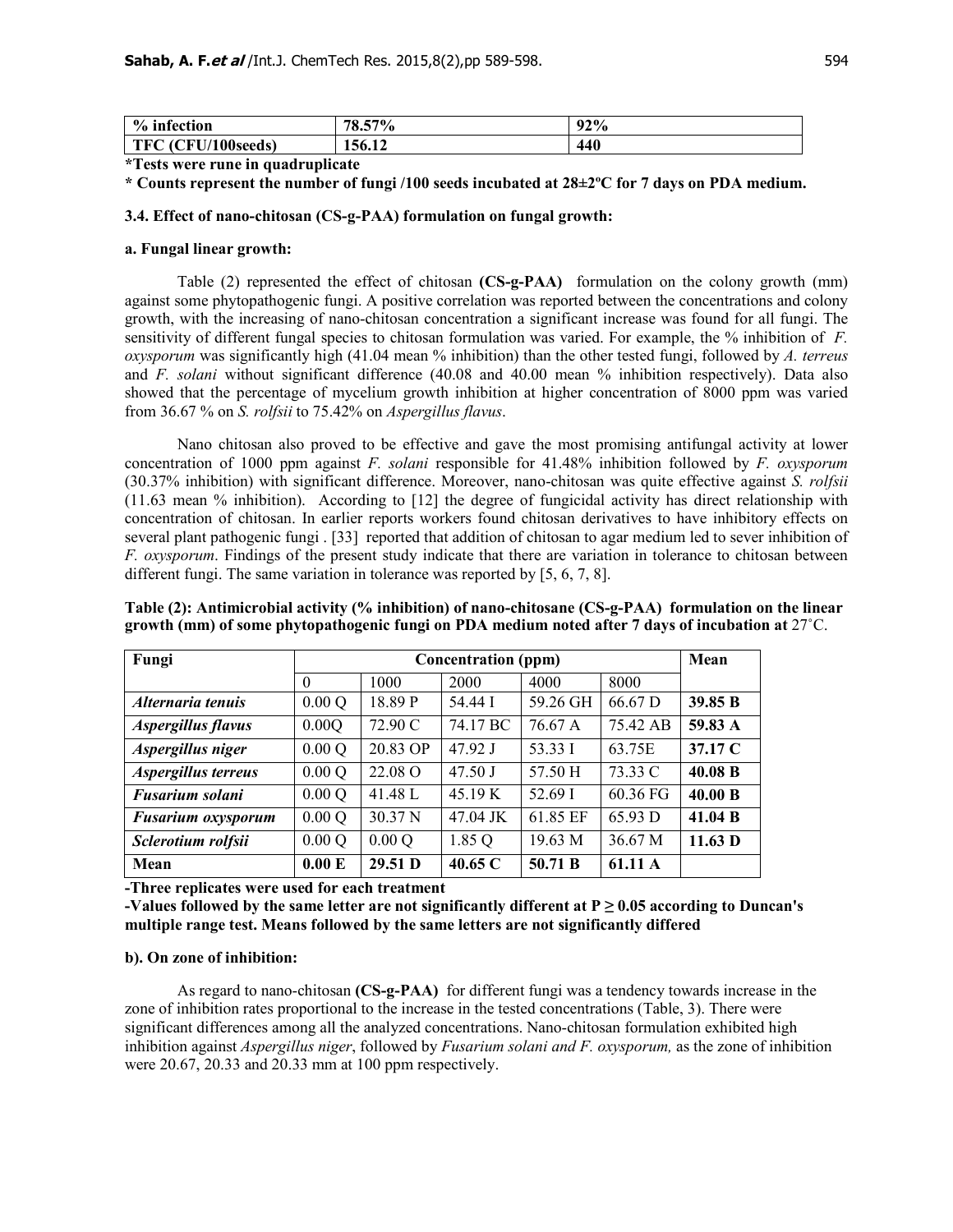| <b>Tested organisms</b>   | <b>Concentration</b> % |        |                   |           |                   | <i>*Fungicid</i> |
|---------------------------|------------------------|--------|-------------------|-----------|-------------------|------------------|
|                           | $\mathbf{0}$           | 25     | 50                | 75        | 100               | e                |
|                           |                        |        |                   |           |                   | $100\mu g/ml$    |
| Alternaria tenuis         | 0.00 L                 | 0.00 L | 8.33 JK           | 14.67 HI  | $16.00 \text{ F}$ | 39.33 B          |
| <b>Aspergillus flavus</b> | 0.00 L                 | 8.67   | $10.33$ IJ        | 12.67     | 15.33 F           | 34.00 C          |
|                           |                        | JK.    |                   | <b>GH</b> |                   |                  |
| Aspergillus niger         | 0.00 L                 | 9.67   | 14.33             | 18.33 E   | $20.67$ D         | 42.00 A          |
|                           |                        | JK.    | FG                |           |                   |                  |
| Aspergillus terreus       | 0.00 L                 | 8.67   | 10.33 IJ          | 12.67     | 15.33 F           | 34.00 C          |
|                           |                        | JK.    |                   | <b>GH</b> |                   |                  |
| <b>Fusarium oxysporum</b> | 0.00 L                 | 0.00 L | 8.33 K            | 14.33 FG  | 20.33 D           | 42.33 A          |
| Fusarium solani           | 0.00 L                 | 0.00 L | 8.33 K            | 14.33 FG  | 20.33 D           | 42.33 A          |
| Sclerotium rolfsii        | 0.00 L                 | 0.00 L | 9.33 JK           | 11.67 HI  | 16.00 F           | 39.33 B          |
| Mean                      | 0.00 F                 | 3.85 E | 9.90 <sub>D</sub> | 14.38 C   | 17.71 B           |                  |

**Table 2: Testing of antifungal activity of of nano-chitosan (CS-g-PAA) formulation against some different phytopathogenic fungi (zone of inhibition values in mm).** 

**-Positive control for fungi= 8 hydroxy quinoline sulphate** 

**-Three replicates were used for each treatment** 

**-Values followed by the same letter are not significantly different at P ≥ 0.05 according to Duncan's multiple range test. Means followed by the same letters are not significantly differed** 

 In spite of these inhibition values were not equal to the tested fungicide (positive control) the nanochitosan formulation at low concentration of 25%, showed activity reached 9.67 mm for *Aspergillus niger* and 8.67mm for *A.flavus* and *A. terreus* compared to 0.0mm in the control. As reported by [34, 35,36] the polycationic nature of chitosan interferes with negatively charged residues of macromolecules exposed on the fungal cell surface that causes leakage of intracellular electrolytes and proteinaceous constituents.

#### **3.5. Insecticidal activity of of nano-chitosan (CS-g-PAA) formulation on insects:**

#### **a). On** *Aphis gossypii :*

 The effect of nano-chitosan on *Aphis gossypii* of soybean insect pest showed that, mean number of eggs/female ±SE of *A. gossypi* were significantly decreased to 20.9±9.1 and 28.9±9.2 eggs/female as compared to 97.3±4.9 and 90.3±4.9 eggs/female of the non-treated controls, under laboratory and under semifield conditions, respectively (Table, 4). The percentage of insect growth were significantly decreased from 99% in semifield control to 22% (77.8% decrease) in treated insects under semifield condition.

| Growth% | $%$ Emergence(F1) | Mean number of<br>eggs/female $\pm$ SE of A.<br>gossypii | <b>Treatments</b>           |
|---------|-------------------|----------------------------------------------------------|-----------------------------|
| 100     | 100               | $97.3 \pm 4.9$                                           | <b>Control</b> (laboratory) |
| 25      | 27                | $20.9 \pm 9.1$                                           | <b>Under laboratory</b>     |
| 22      | 23                | $28.9 \pm 9.2$                                           | <b>Under semifield</b>      |
| 99      | 98                | $90.3 \pm 4.9$                                           | Control (semifield)         |
|         |                   | 23                                                       | <b>F</b> value              |
|         |                   | 14                                                       | $\text{Lsd }5\%$            |

## **Table (4): Effect of nano-chitosan (CS-g-PAA) on** *Aphis gossypii* **under laboratory and semifield conditions.**

#### **b). On** *Callosobruchus maculatus:*

 The effect of nano-chitosan (CS-g-PAA) on soybean insect pest showed that mean number of eggs/female ±SE of *C. maculatus* were significantly decreased to 10.9±9.9 and 19.9±9.9 eggs/female as compared to 95.3±4.9 and 94.3±4.9 eggs/female in the control of non- treated under laboratory and under storage condition , respectively (Table, 5). The percentage of insect growth were significantly decreased from 99% to 28% (71.7% decrease) in treated insects under store condition.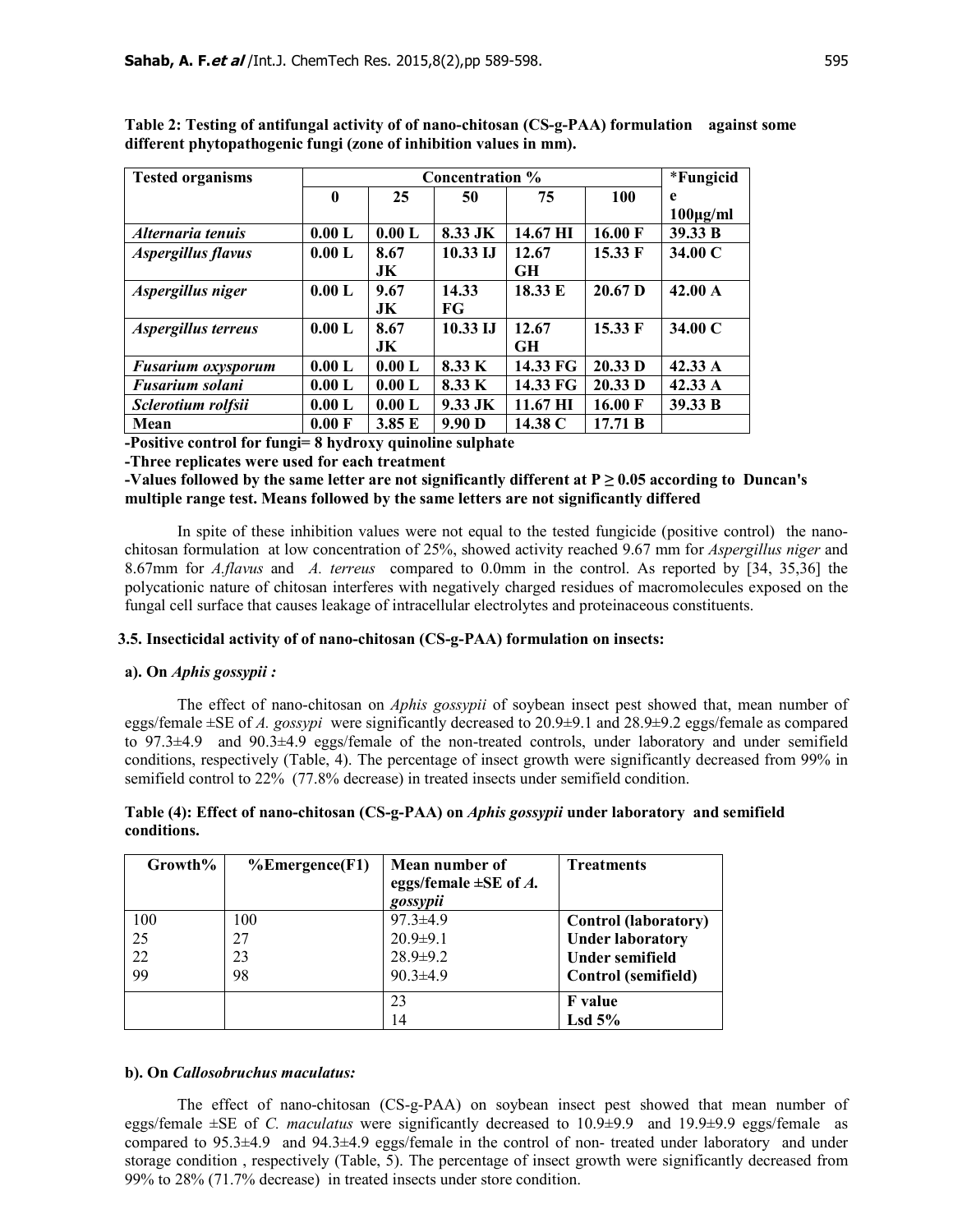| Growth% | % Emergence | Mean number of                  | <b>Treatments</b>           |
|---------|-------------|---------------------------------|-----------------------------|
|         | (F1)        | eggs/female $\pm$ SE of         |                             |
|         |             | <b>Callosobruchus maculatus</b> |                             |
| 100     | 100         | $95.3 \pm 4.9$                  | <b>Control (laboratory)</b> |
| 35      | 27          | $.9 + 9.910$                    | <b>Under laboratory</b>     |
| 28      | 23          | $19.9 \pm 9.9$                  | <b>Under store</b>          |
| 99      | 98          | $94.3 \pm 4.9$                  | <b>Control</b> (store)      |
|         |             | 19                              | <b>F</b> value              |
|         |             |                                 | Lsd $5%$                    |

**Table (5). Effect of nano-chitosan (CS-g-PAA) against** *Callosobruchus maculatus* **under laboratory and store conditions** 

#### **c). On** *C. chinensis***:**

 The effect of nano chitosan on the *C. chinensis* of soybean insect pest showed that the mean number of eggs/female were significantly decreased to  $21.9\pm1.5$  and  $21.1\pm6.9$  eggs/female in treated insect under laboratory and store condition respectively as compared to 96.3±4.7 and 91.3±4.5 eggs/female in the control under laboratory and under storage condition respectively (Table, 6). The percentage of insect growth were significantly decreased from 100% to 27% (73.0% decrease) in treated insects under store condition.

| Table (6). Effect of nano-chitosan (CS-g-PAA) formulation against <i>Callosobruchus chinensis</i> under |  |
|---------------------------------------------------------------------------------------------------------|--|
| laboratory and store conditions                                                                         |  |

| Growth% | % Emergence | Mean number of             | <b>Treatments</b>           |
|---------|-------------|----------------------------|-----------------------------|
|         | (F1)        | eggs/female $\pm$ SE of C. |                             |
|         |             | chinensis                  |                             |
| 100     | 100         | $96.3 \pm 4.7$             | <b>Control</b> (laboratory) |
| 29      | 28          | $21.9 \pm 1.5$             | <b>Under laboratory</b>     |
| 27      | 22          | $21.1 \pm 6.9$             | <b>Under store</b>          |
| 100     | 99          | $91.3 \pm 4.5$             | <b>Control</b> (store)      |
|         |             | 20                         | <b>F</b> value              |
|         |             | 12                         | $\text{Lsd }5\%$            |

 The same results also obtained by [37, 38,39,40]. As reported by [41], that chitosan exhibits insecticidal activity against various aphids at a range of concentrations from 600 to 6000 mg/l. In addition, chitosan showed a 70–80% insecticidal activity against *Rhopalosiphum padi, Metopolophium dirhodum*, and *Aphis gossypii* pests, while *Sitobion avenae* and *M. persicae* showed a lower susceptibility to chitosan [42]. The aphicidal activities of chitosan diethyl phosphate and chitosan ethyl carbamate, at different concentrations against the green peach aphid (*Myzus persicae*) and compared with imidacloprid were evaluated by [43]. They showed that chitosan at 0.5% showed the highest lethal activity compared to imidacloprid *in-vitro*, while in pot assays, chitosan diethyl phosphate and imidacloprid insecticide reported a systemic effect on sugar beet plants.

# **4. Conclusion**

CS-g-PAA nanoparticles can be prepared by polymerizing acrylic acid into chitosan template. In the present work it was demonstrated that CS-g-PAA nanoparticles has significant antifungal and insecticidal activities against fungi and insects. Thus, it can be effectively used various crops against phytopathogenic and insect instead of using commercially available synthetic fungicides and or insecticides which show higher toxicity to humans.

# **5. References**

1. Bhuiyan, K.A. and Fakir G. A. (1993). Prevalence of seed-borne infection of *Colletotrichum dematium* var. *truncatum* on soybean and its control both *in- vitro* and *in- vivo* with different seed dressing fungicides. Thai J. Agric. Sci., 26: 1-10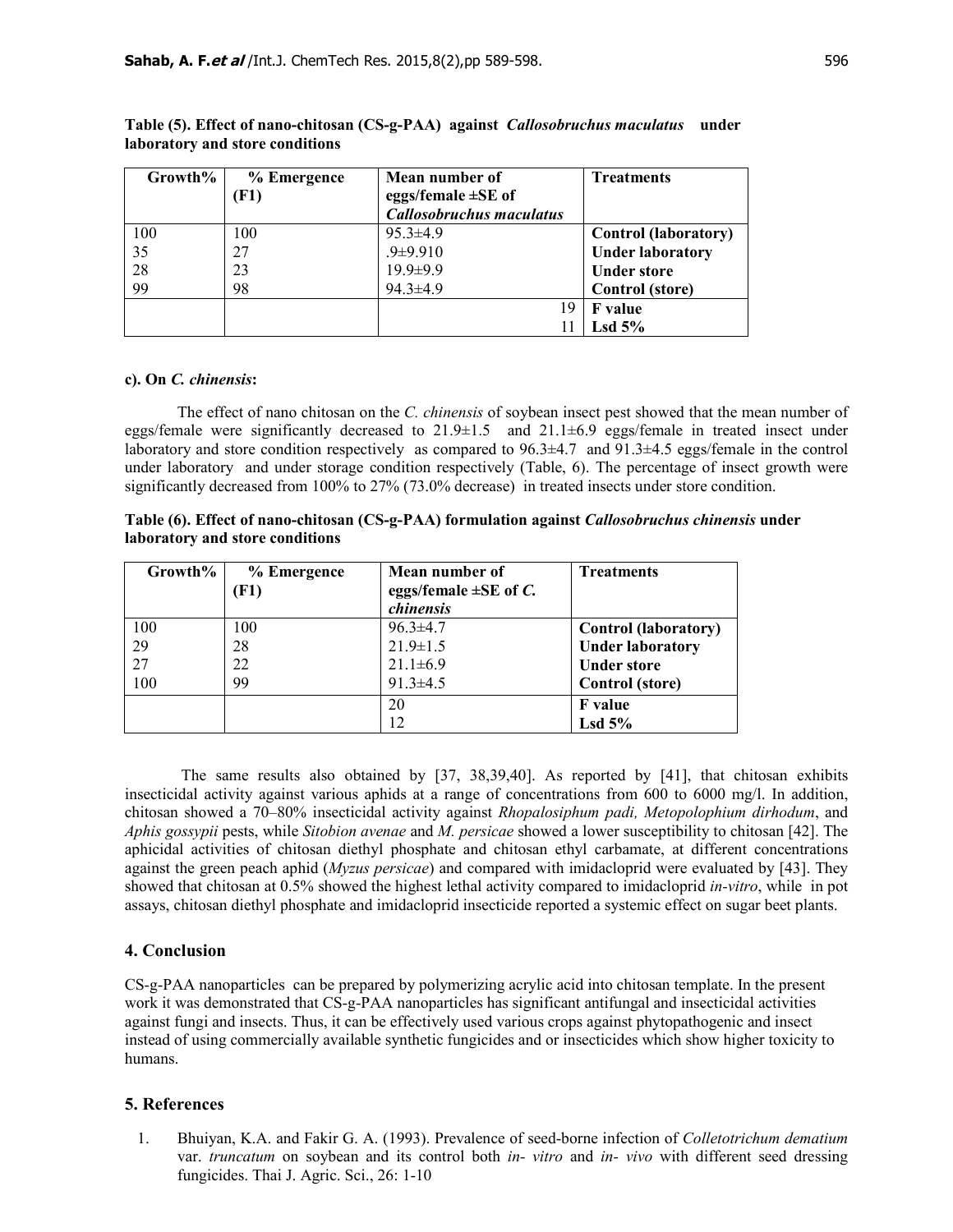- 2. Harris, C.A., Renfrew M.J. and M.W. Woolridge (2001),. Assessing the risk of pesticide residues to consumers: recent and future developments". Food Add and Cont., 18: 1124-1129.
- 3. El Ghaouth, A. and Wilson C. L. (1995). Biologically-based technologies for the control of postharvest diseases," Postharvest News and Information, 6 : pp. 5N–11N,
- 4. Jo, Y.K., Kim B.H. and Jung G. (2009). Antifungal activity of silver ions and nanoparticles on phytopathogenic fungi". Plant Dis., 93:1037-1043.
- 5. Rabea, E. I. Badawy M. E. I., Steurbaut W. and Stevens C.V. (2009). *In- vitro* assessment of N-(benzyl) chitosan derivatives against some plant pathogenic bacteria and fungi," European Polymer J., 45(1): 237–245.
- 6. Badawy, M. E. I. (2010). Structure and antimicrobial activity relationship of quaternary N-alkyl chitosan derivatives against some plant pathogens, J. of Appl. Polymer Sci, 117(2 ): 960–969.
- 7. Kaur, P., Thakur R. and Choudhary A. (2012). An *in-vitro* study of antifungal activity of silver/chitosan nanoformulations against important seed borne pathogens. Int. J. of Scientific & Technology Res., 1(6): 83-86.
- 8. El-Mohamedy, R.S., Abdel-Kareem F., Jaboun-Khiareddine H. and Daami-Remadi M. (2014). Chitosan and *Trichoderma harzianum* as fungicide alternatives for controlling *Fusarium* crown and root rot of tomato. Tunisian J. of Plant Prot., 9: 31-43.
- 9. Hirano, S. and Nagao N. (1989). Effect of chitosan, pectic acid, lysozyme and chitinase on the growth of several phytopathogens. Agric. Biol. Chem., 53: 3065-3066.
- 10. Benhamao, N. and Theriault G. (1992). Treatment with chitosan enhances resistance of tomato plants to the crown and root pathogen *Fusarium oxysporum* f. sp. *radicis-lycopersici*. Physiol. and Mol. Pl. Path., 41: 34-52.
- 11. Bhaskara- Reddy, B.M.V., Angers P., Castaigne, F. and Arul J. (2000). Chitosan effects on black mold rot and pathogenic factors produced by *Alternaria alternata* in postharvest tomatoes. J. Am. Soc. Hort. Sci., 125: 742–747
- 12. Bautista-Banos, S., Hernandez-Lauzardo A.N., Velazquez-Del Valle M.G., Hernandez-Lopez M., Ait Barka E., Bosquez-Molina E. and Wilson C.L. (2006). Chitosan as a potential compound to control pre and postharvest diseases on horticultural Commodities. Crop Protection, 25: 108-118.
- 13. Kobayashi, T. and Cosenza G.W. (1987). Integrated control of soybean stink bugs in Cerados. JARQ., 20(4): 229-236.
- 14. Songa, J.M. and Rono W. (1998). Indigenous methods for bruchid beetle (Coleoptera: Bruchidae) control in stored beans (*Phaseolus vulgaris* L.). Int. J. Pest Mgt., 44: 1-4.
- 15. Rabea, E.I., Badawy M.E.I., Rogge T.M., Stevens C.V., Smagghe G., Hofte M. and Steurbaut W. (2005). Insecticidal and fungicidal activity of new synthesized chitosan derivatives. Pest Management Science, 61: 951–960*.*
- 16. Tan, X., Wang S., Li X. and Zhang, F. (2010). Optimizing and application of micro encapsulated artificial diet for *Orius sauteri* (Hemiptera: Anthocoridae). Acta Entomol. Sci. 53: 891–900.
- 17. Khedr, M.A., Waly A.I., Hafez A.I.., Hanaa Ali and Hanaa Gadallah (2012). Synthesis and kinetic study of chitosan-g- poly(acrylic acid) nanoparticles (Part 1). Australian J. of Basic and Applied Sci., 6(6): 174-182.
- 18. Foor, S.R., Tenne F.D. and Sinclair B. (1976). Occurrence of seed borne microorganisms and germination in culture for determining seed health in soybean. Plant Disease Rept., 60: 970
- 19. Barnett, H.L. and Hunter, B.B. (2000). Illustrated Genera of Imperfect Fungi. Burgess Publishing Co.Minnesota.
- 20. Domsch, K.H., Gams W. and Anderson T.H. (2007). Compendium of soil fungi. 2nd dition.IHW-Verlag, Eching.
- 21. Samson, R., Houbraken J., Thrane U., frisvad J. and Andersen B. (2010). Food and indoor fungi. CBS-KNAW.
- 22. Singh, J. and Tripathi N.N. (1999). Inhibition of storage fungi of blackgram (*vigna mungo*) by some essential oils. Flavour and Fragrance J., 14: 1-4.
- 23. Bobbarala, V., Katikala P. K., Naidu K. C. and Penumaj S. (2009). Antifungal activity of selected plant extracts against phytopathogenic fungi *Aspergillus niger* f2723". Indian J. of Sci. and Techn., 2: 87-90.
- 24. Eldefrawi, M.E., Toppozada A., Mansour N. and Zeid M. (1964). Toxicological studies on the Egyptian cotton leafworm *Prodenia litura* L. I. Susceptibility of different larval instars of *Prodenia* to insecticides. J. of Economic Entom., 57: 591–593.
- 25. Abd-El-Aziz SH E, Sherief, M A. (201). Insecticidal effects of modified diatomaceous earth (DE) with different hydroxides (MOH, M = Na, Ca, Al) against *Callosobruchus maculatus* (F.) beetles (Coleoptera: Bruchidae) on stored cowpea grains. 2010, J. Entomol. Res. 34 (1): 1–9.